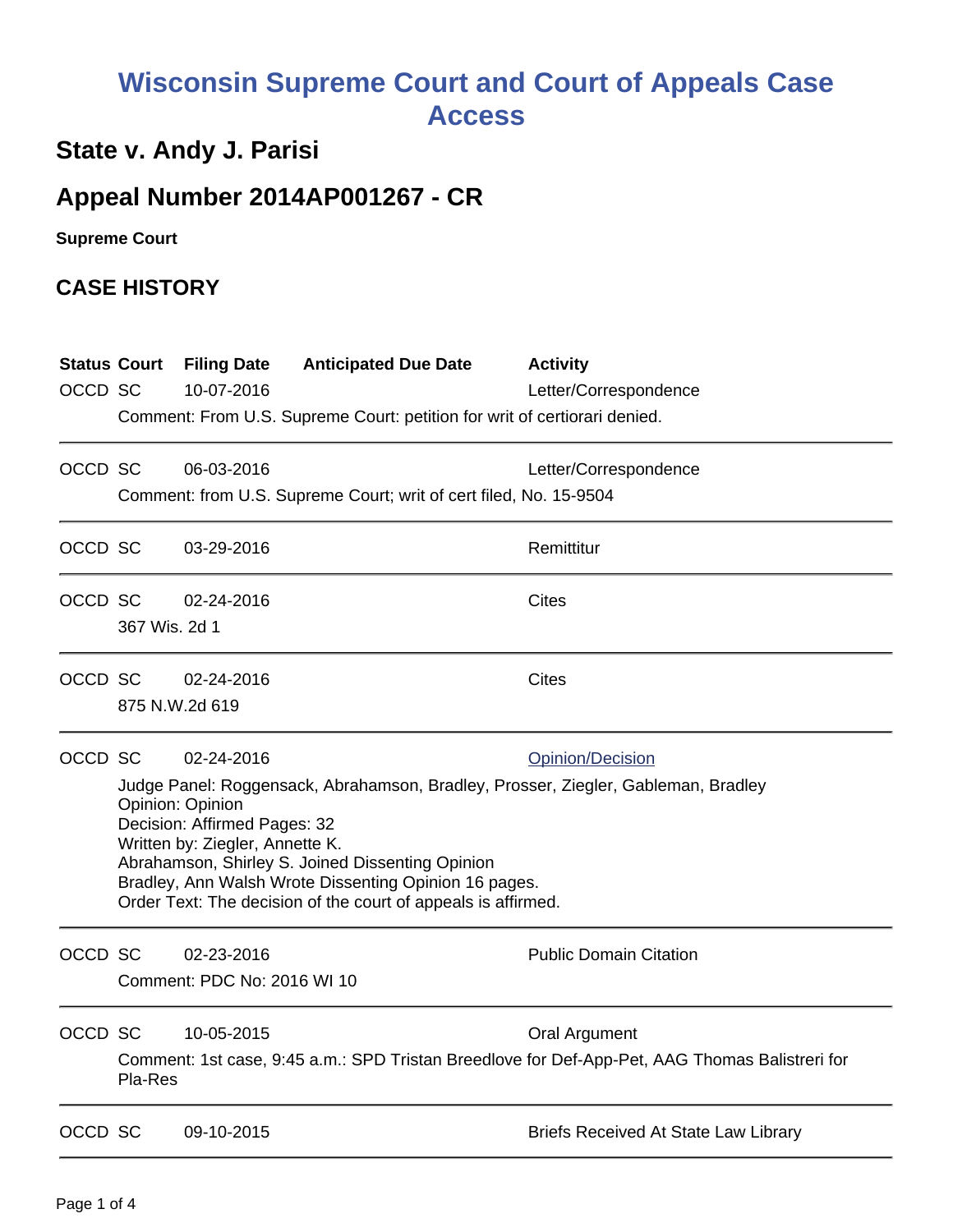| OCCD SC |                                                                                                                                                                               | 08-14-2015                                                                   | Reply Brief-Supreme Court<br><b>Reply Brief-Supreme Court</b>                                                                 |  |  |  |
|---------|-------------------------------------------------------------------------------------------------------------------------------------------------------------------------------|------------------------------------------------------------------------------|-------------------------------------------------------------------------------------------------------------------------------|--|--|--|
|         | Filed By: Tristan Breedlove                                                                                                                                                   |                                                                              |                                                                                                                               |  |  |  |
| OCCD SC |                                                                                                                                                                               | 07-30-2015                                                                   | Response Brief-Supreme Court<br><b>Response Brief-Supreme Court</b>                                                           |  |  |  |
|         |                                                                                                                                                                               | Filed By: Thomas Balistreri<br>Comment: Appx to Response Brief-Supreme Court |                                                                                                                               |  |  |  |
| OCCD SC |                                                                                                                                                                               | 07-13-2015                                                                   | First Brief-Supreme Court<br><b>First Brief-Supreme Court</b>                                                                 |  |  |  |
|         | Filed By: Tristan Breedlove<br>Comment: Appx to First Brief-Supreme Court                                                                                                     |                                                                              |                                                                                                                               |  |  |  |
| OCCD SC |                                                                                                                                                                               | 07-10-2015                                                                   | Assigned-Oral Argument                                                                                                        |  |  |  |
| OCCD SC |                                                                                                                                                                               | 06-23-2015                                                                   | Received SPD Appointment Order                                                                                                |  |  |  |
|         |                                                                                                                                                                               | Comment: Atty. Tristan Breedlove                                             |                                                                                                                               |  |  |  |
| OCCD SC |                                                                                                                                                                               | 06-23-2015                                                                   | <b>Attorney Change</b><br>Comment: SPD Breedlove appears for petitioner per substitution of counsel and SPD appointment order |  |  |  |
| OCCD SC |                                                                                                                                                                               | 06-12-2015                                                                   | <b>Caption Amended</b>                                                                                                        |  |  |  |
| OCCD SC |                                                                                                                                                                               | 06-12-2015                                                                   | Court Changed to Supreme Court                                                                                                |  |  |  |
| OCCD SC |                                                                                                                                                                               | 04-16-2015                                                                   | <b>Court Order</b>                                                                                                            |  |  |  |
|         | ORD that the plaintiff-respondent, State of Wisconsin, is directed to file a response to the petition for<br>review on or before 4/30/15.<br>See PRE event filed on 2-19-2015 |                                                                              |                                                                                                                               |  |  |  |
| OCCD CA |                                                                                                                                                                               | 02-25-2015                                                                   | <b>Cites</b>                                                                                                                  |  |  |  |
|         | 864 N.W.2d 121                                                                                                                                                                |                                                                              |                                                                                                                               |  |  |  |
| OCCD CA |                                                                                                                                                                               | 02-25-2015                                                                   | <b>Cites</b>                                                                                                                  |  |  |  |
|         | 360 Wis. 2d 491                                                                                                                                                               |                                                                              |                                                                                                                               |  |  |  |
| OCCD CA |                                                                                                                                                                               | 02-25-2015                                                                   | <b>Opinion Ordered Unpublished</b>                                                                                            |  |  |  |
| OCCD SC |                                                                                                                                                                               | 02-20-2015                                                                   | Letter/Correspondence                                                                                                         |  |  |  |
|         | Comment: from AAG Balistreri advising State will not file formal response opposing PRE unless directed<br>by the court                                                        |                                                                              |                                                                                                                               |  |  |  |
| OCCD SC |                                                                                                                                                                               | 02-19-2015                                                                   | <b>Fee Waived</b>                                                                                                             |  |  |  |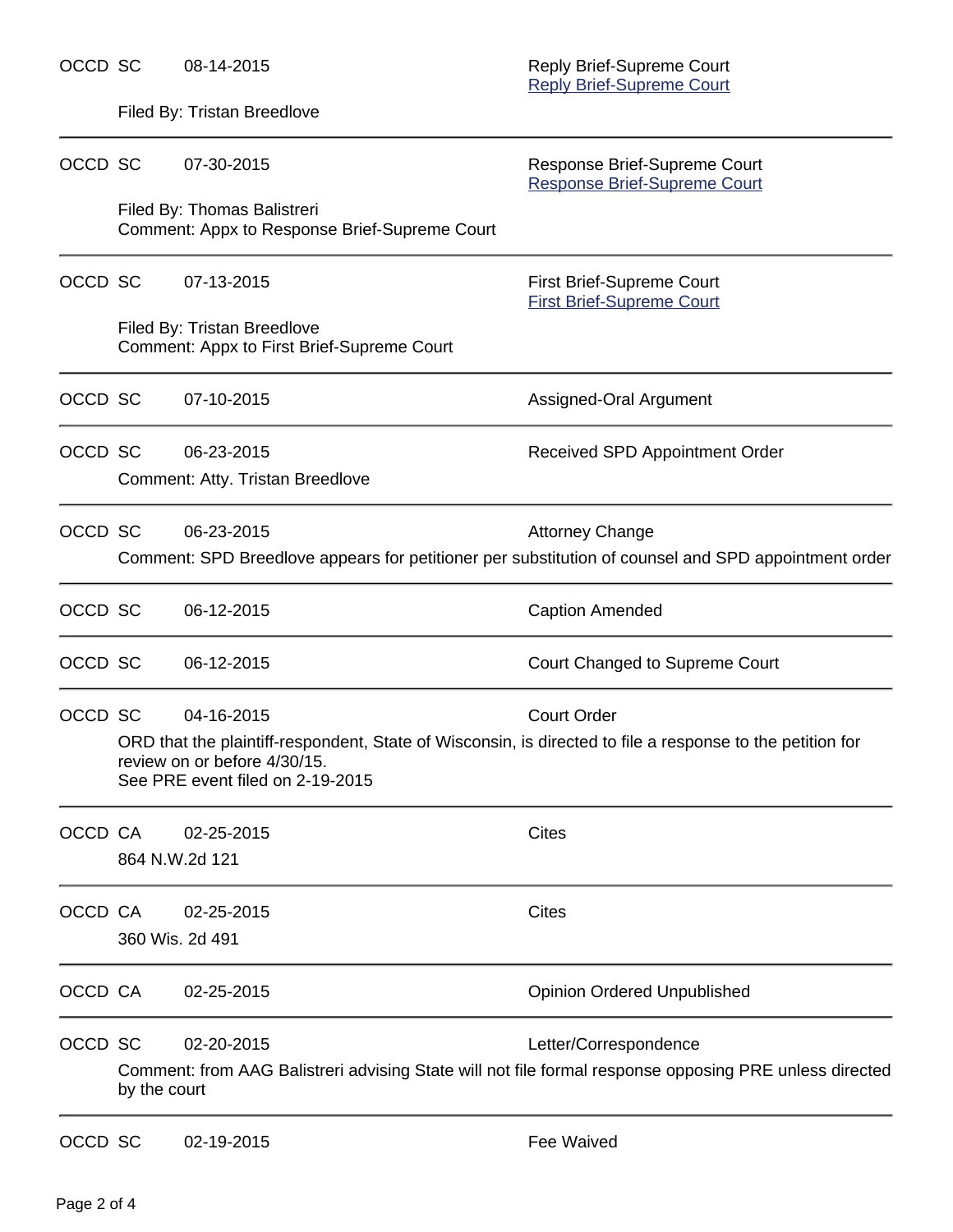| OCCD SC |                                                                             | 02-19-2015                                                                                            | <b>Petition for Review</b>                                |  |  |  |  |  |
|---------|-----------------------------------------------------------------------------|-------------------------------------------------------------------------------------------------------|-----------------------------------------------------------|--|--|--|--|--|
|         |                                                                             | Filed By: Joseph Ehmann<br>Submit Date: 2-20-2015                                                     |                                                           |  |  |  |  |  |
|         | Decision: (G) Grant<br>Decision Date: 6-12-2015                             |                                                                                                       |                                                           |  |  |  |  |  |
|         | ORD petition for review granted. Briefs/statements 30/20/10.                |                                                                                                       |                                                           |  |  |  |  |  |
|         |                                                                             | <b>Motion Response</b><br>Filed By: Thomas Balistreri                                                 |                                                           |  |  |  |  |  |
|         |                                                                             | Submit Date: 4-28-2015                                                                                |                                                           |  |  |  |  |  |
|         |                                                                             | This motion contains court order(s).<br>Comment: State shall file response by 4/30/15 per 4/16/15 CTO |                                                           |  |  |  |  |  |
| OCCD CA |                                                                             | 01-21-2015                                                                                            | Opinion/Decision                                          |  |  |  |  |  |
|         |                                                                             | Judge Panel: Brown, Gundrum, Reilly                                                                   |                                                           |  |  |  |  |  |
|         |                                                                             | <b>Opinion: Per Curiam</b><br>Decision: Affirmed Pages: 5                                             |                                                           |  |  |  |  |  |
|         |                                                                             | Order Text: Judgment affirmed.                                                                        |                                                           |  |  |  |  |  |
|         | OCCD CA                                                                     | 12-18-2014                                                                                            | <b>Submitted on Briefs</b>                                |  |  |  |  |  |
| OCCD CA |                                                                             | 10-28-2014                                                                                            | <b>Attorney Change</b>                                    |  |  |  |  |  |
|         |                                                                             | Comment: SPD Ehmann appears for appellant per substitution of counsel                                 |                                                           |  |  |  |  |  |
| OCCD CA |                                                                             | 10-27-2014                                                                                            | <b>Briefs Received At State Law Library</b>               |  |  |  |  |  |
| OCCD CA |                                                                             | 10-09-2014                                                                                            | Record and Briefs Sent to District 2                      |  |  |  |  |  |
| OCCD CA |                                                                             | 10-07-2014                                                                                            | <b>Reply Brief</b>                                        |  |  |  |  |  |
|         |                                                                             |                                                                                                       | <b>Reply Brief</b>                                        |  |  |  |  |  |
|         | Filed By: Tristan Breedlove                                                 |                                                                                                       |                                                           |  |  |  |  |  |
|         | Comment: received 10 copies of BRY for SC use. sls 7-10-15                  |                                                                                                       |                                                           |  |  |  |  |  |
| OCCD CA |                                                                             | 09-22-2014                                                                                            | Brief of Respondent(s)<br><b>Brief of Respondent</b>      |  |  |  |  |  |
|         | Filed By: Thomas Balistreri                                                 |                                                                                                       |                                                           |  |  |  |  |  |
|         | Comment: received 10 copies of BRS for SC use. PS 7-2-15                    |                                                                                                       |                                                           |  |  |  |  |  |
| OCCD CA |                                                                             | 09-04-2014                                                                                            | <b>Attorney Change</b>                                    |  |  |  |  |  |
|         | Comment: AAG Thomas J. Balistreri for State per letter notice of appearance |                                                                                                       |                                                           |  |  |  |  |  |
| OCCD CA |                                                                             | 08-21-2014                                                                                            | Brief & Appx of Appellant(s)<br><b>Brief of Appellant</b> |  |  |  |  |  |
|         | Filed By: Tristan Breedlove                                                 |                                                                                                       |                                                           |  |  |  |  |  |